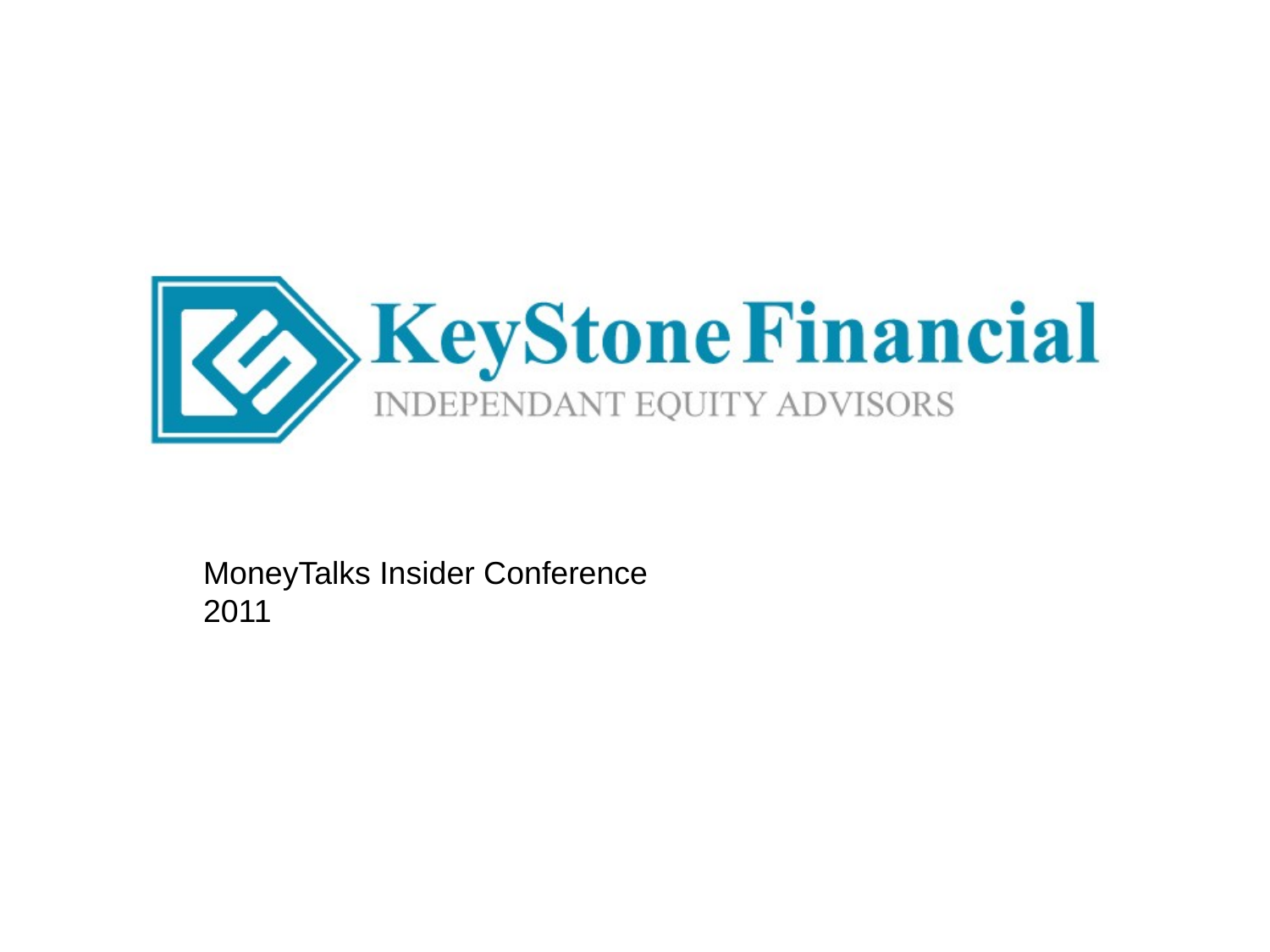# BEST IDEA

Build your portfolio around a core of quality dividend growth stocks.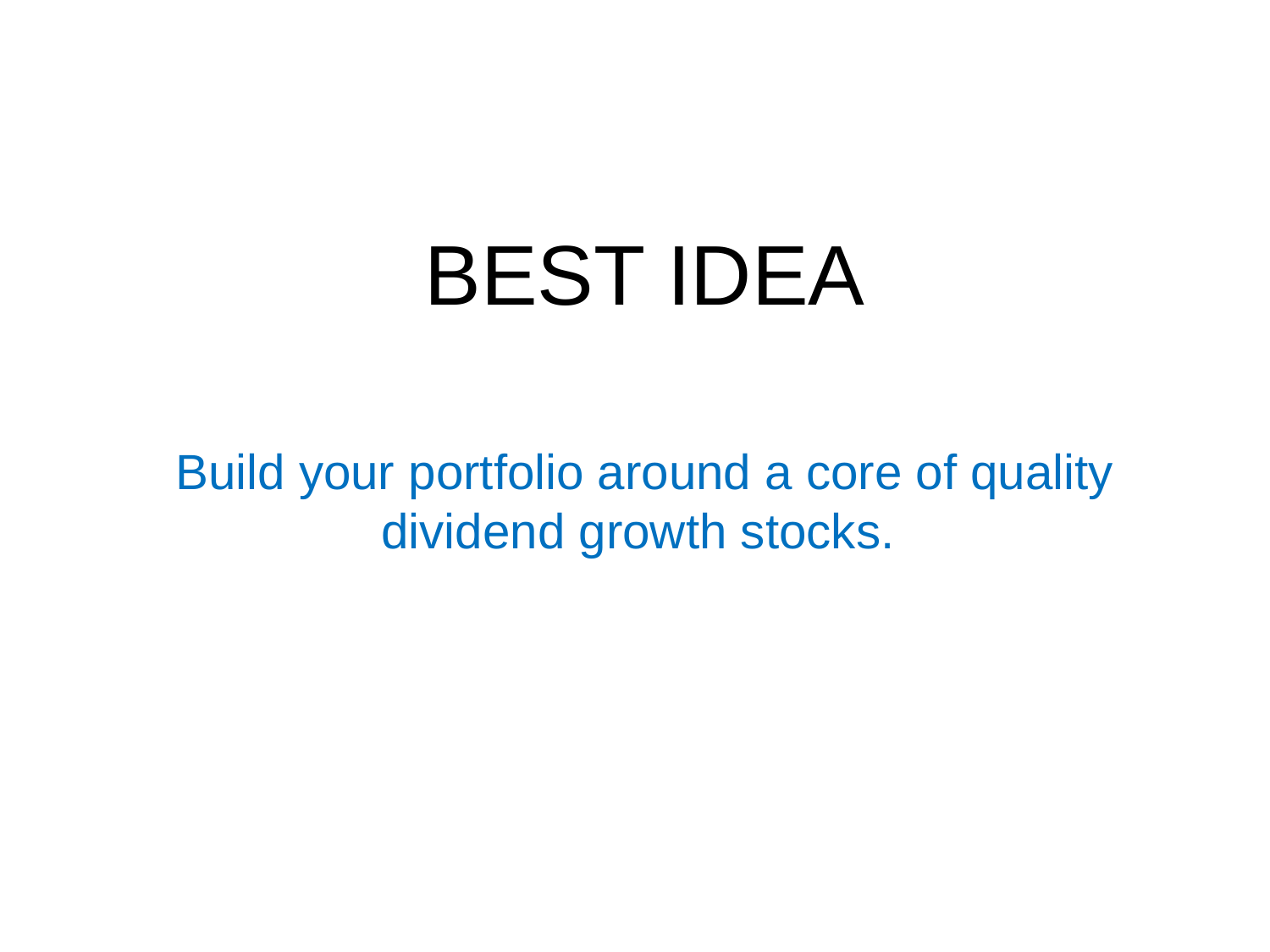## Best Idea

Portfolio Core: **Dividend Growth Stocks**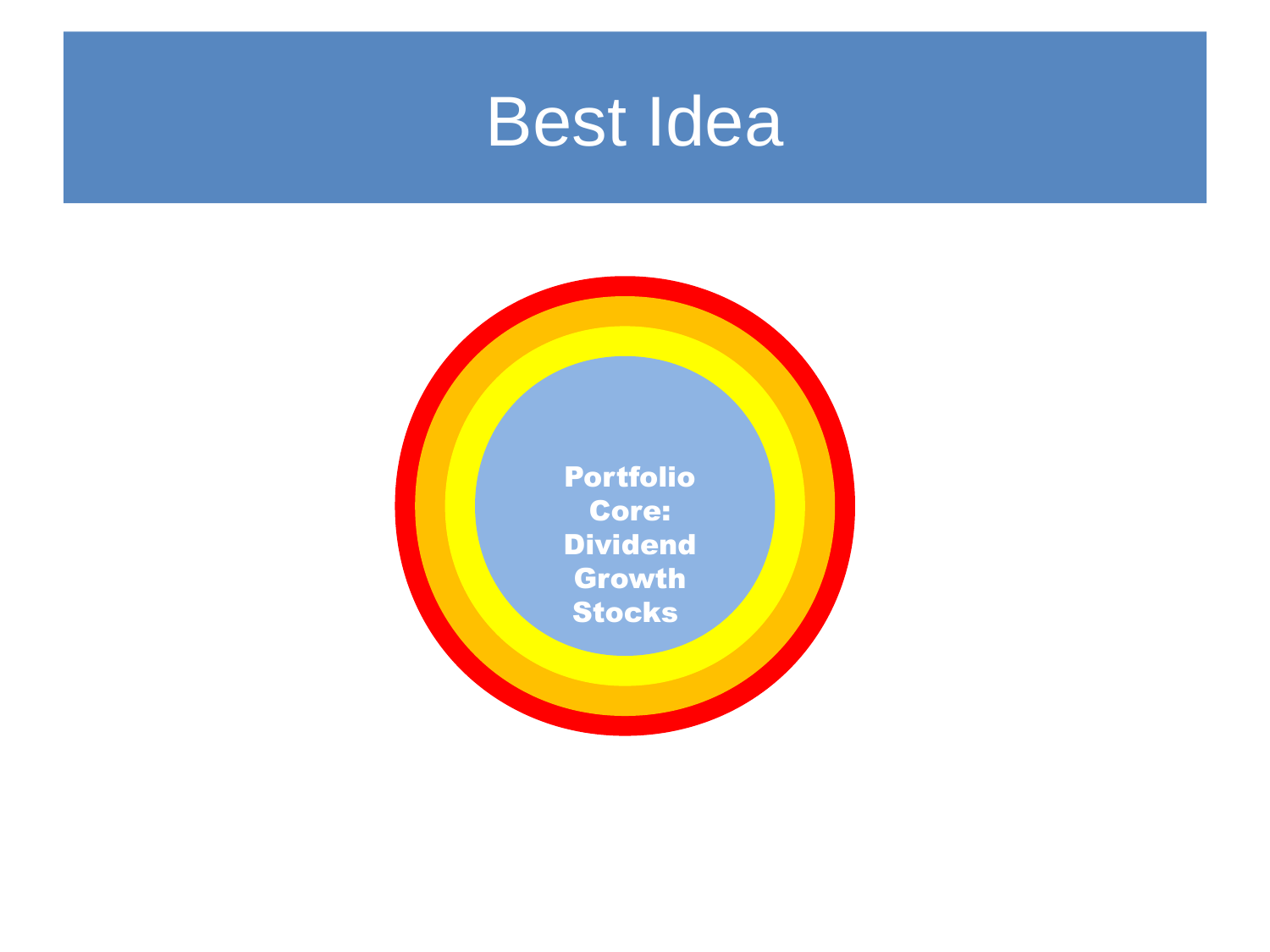## Dividend Growth Stocks

## Why Dividends:

- **Dutperform non-dividend stocks** through most market environments.
- $\rightarrow$  Accounted for 70% of investment returns from 2000 to 2010.
- $\rightarrow$  Accounted for 40% of investment returns over last 50 years.

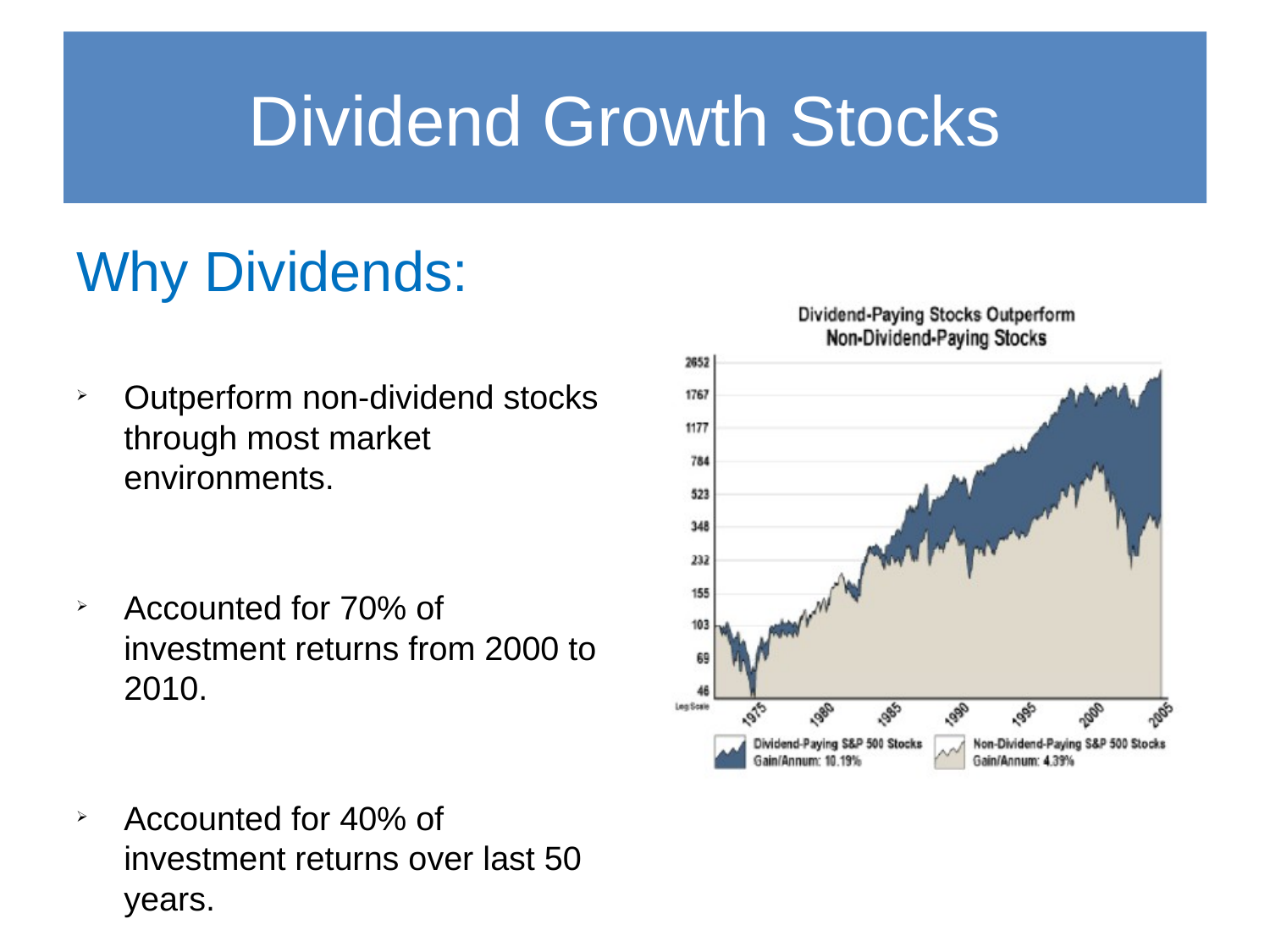## Dividend Growth Stocks



Source: RBC Capital Markets Quantitative Research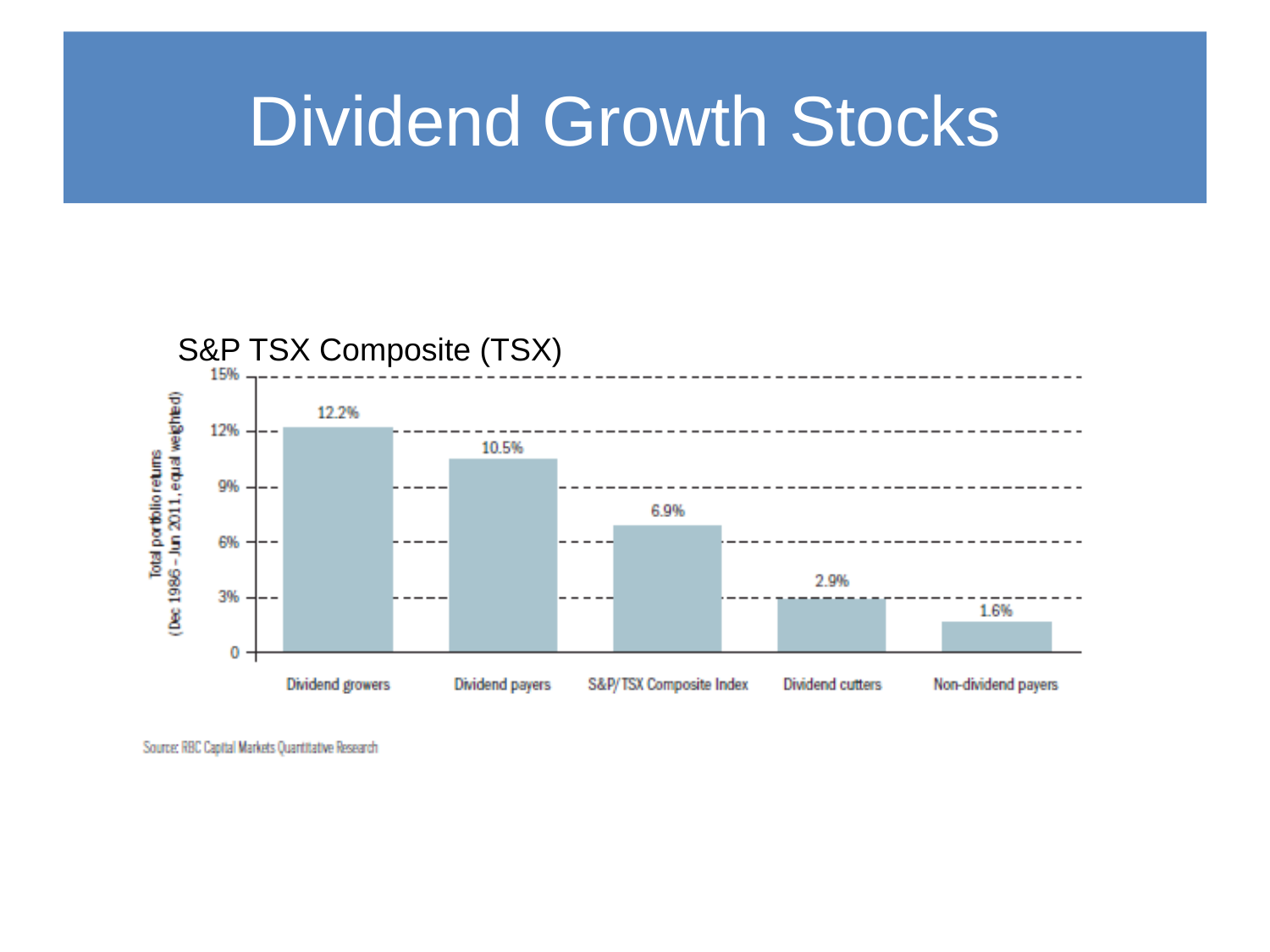## Dividend Growth Stocks

#### Company A

Share Price: \$10.00

Dividend: \$0.50

Free Cash Flow: \$1.00

Current Yield: 5%

Payout Ratio: 50%

Reinvestment Ratio: 50%

Expected Growth Rate: 6%



Yield on Initial Investment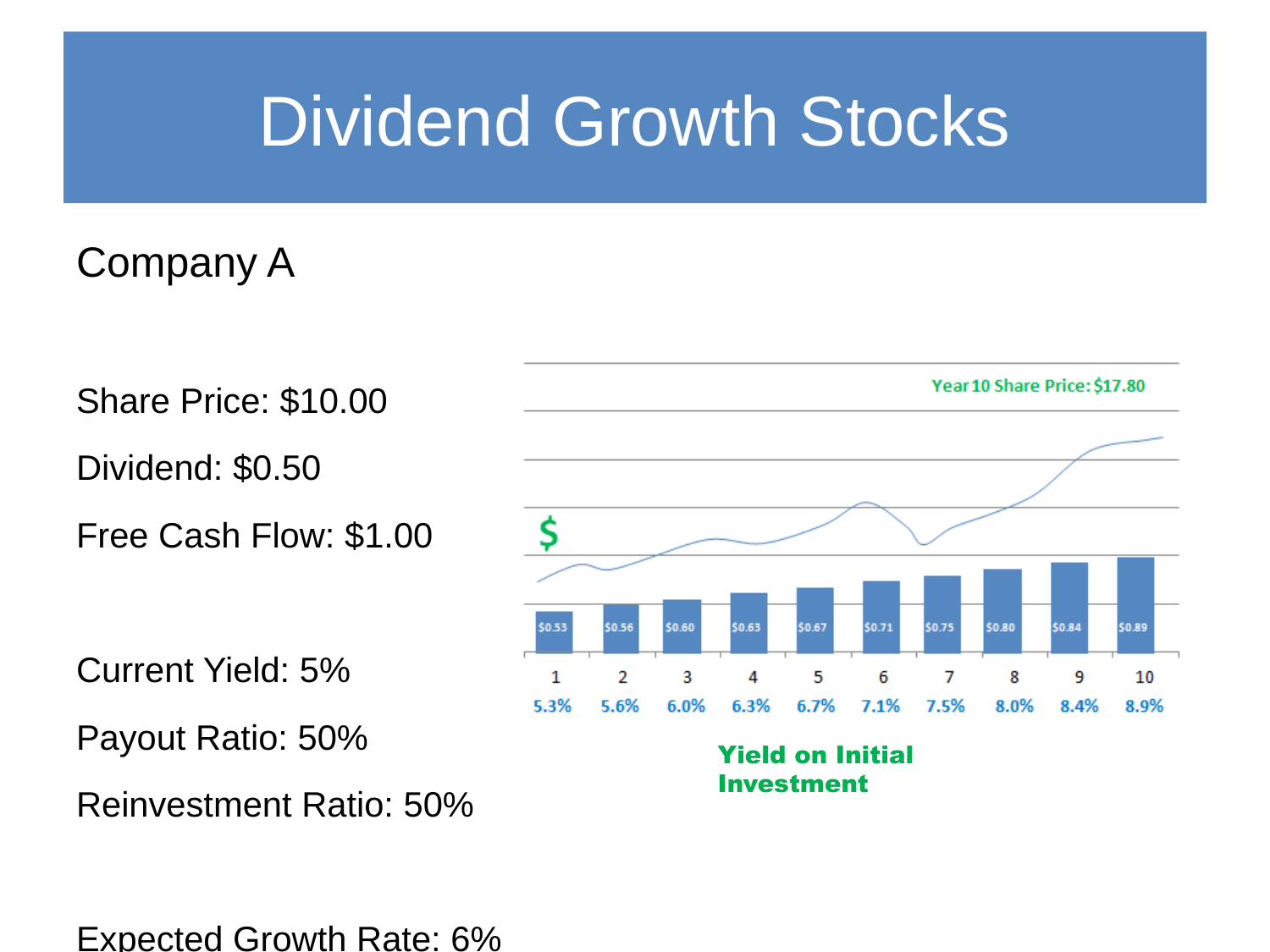# KeyStone's Income Stock Research



**Small Cap Dividend Stocks Special Situations Companies High Yield, High Growth Stocks** *<u>>Discovery Research</u>* 

**Mid Cap Dividend Stocks** <sup>Ø</sup>Smaller Utilities and REITs **Agriculture and Financial** <sup>Ø</sup>Medium Risk

**Example Cap Dividend Stocks** >Utilities, Pipelines, Telecom  $\triangle$ Reasonable Yield and Growth <sup>Ø</sup>Suitable for Lower Risk **Investors**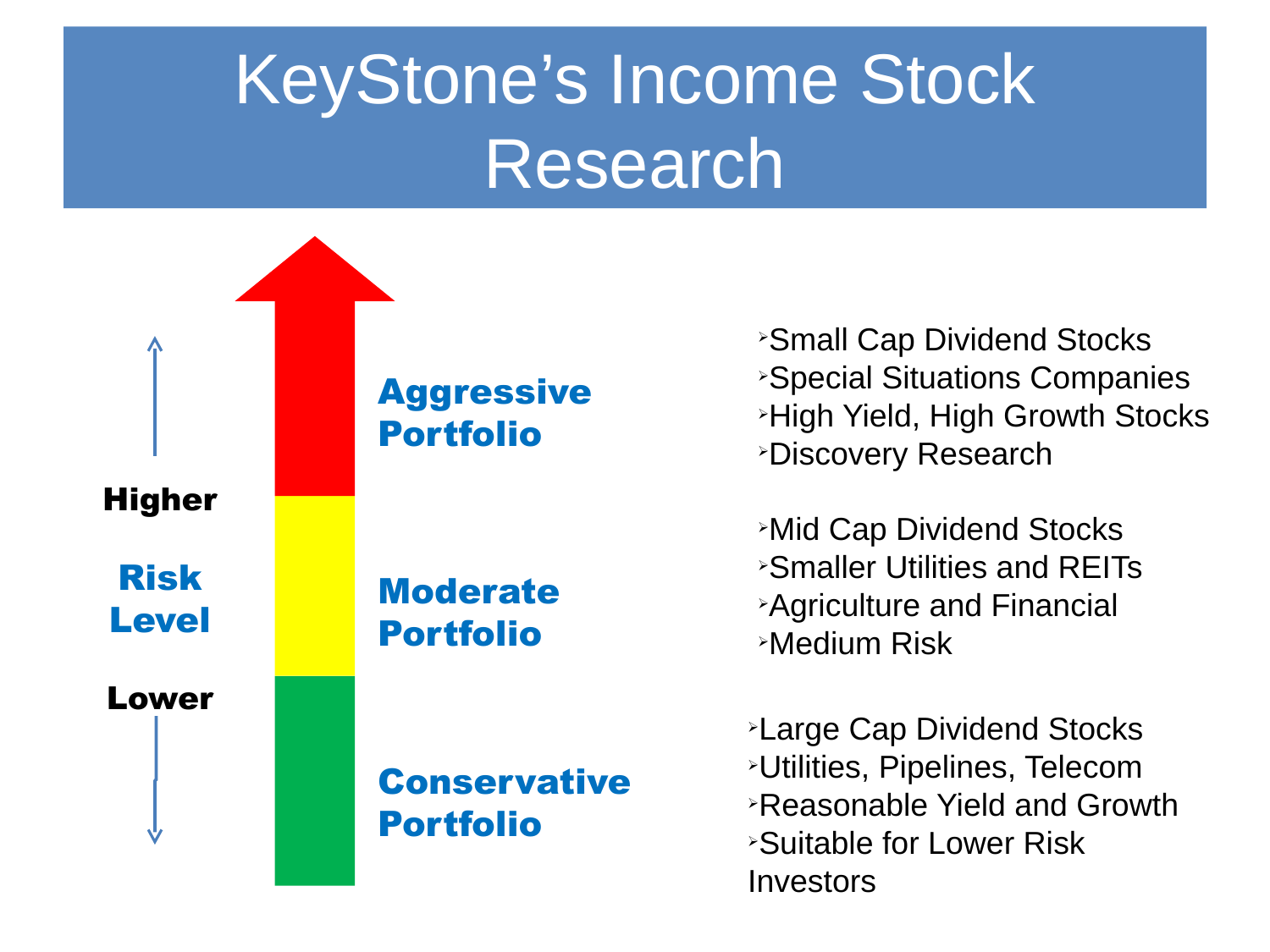# Inter Pipeline Income Fund (IPL.UN)

#### Oil Sands **Transportation**







**Bulk Liquid Storage** 







Gather 35% of Canadian oil sands production

Transport 15% of Western Canadian conventional crude oil volumes

Process 40% of natural gas exported from Alberta

Positioned to become 4<sup>th</sup> largest independent storage business in Europe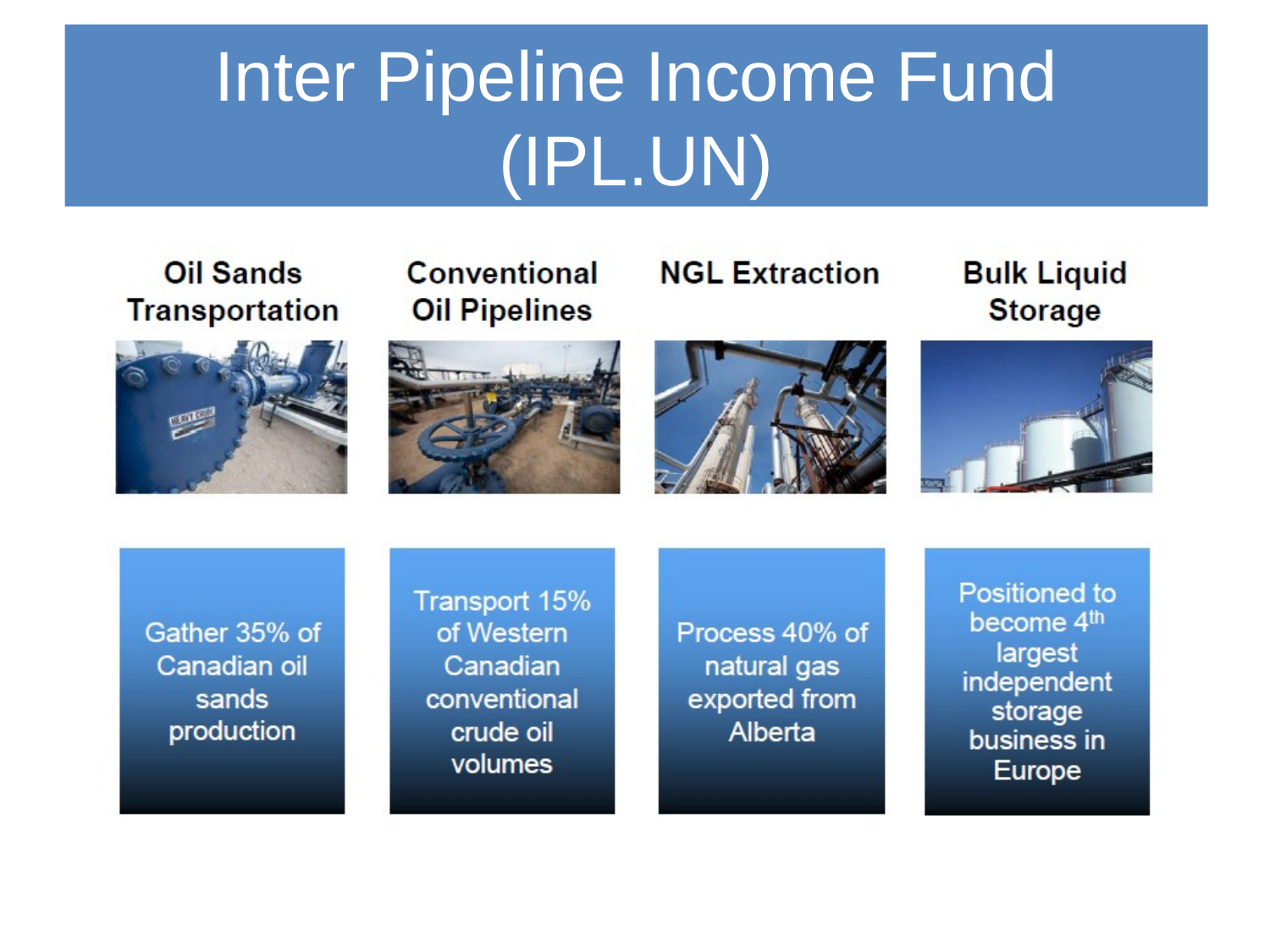#### Quick Facts:

- <sup>Ø</sup> Symbol: IPL.UN
- Price:  $$17.91$
- <sup>Ø</sup> Current Yield: 5.8%
- > Market Cap: \$4.7 Billion
- **EXECATE Risk Category: Conservative**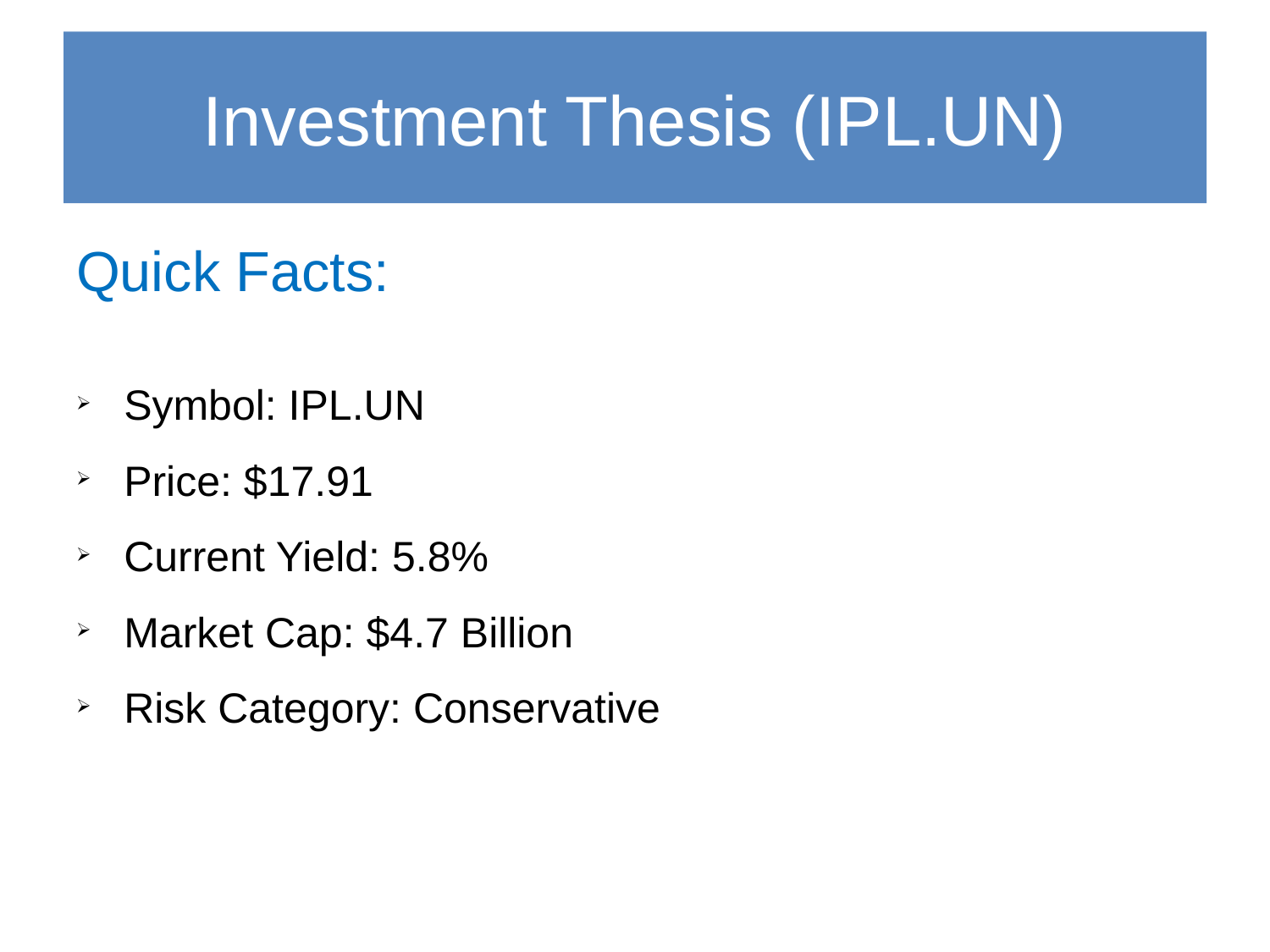#### Corridor Expansion Project

- $\rightarrow$  \$1.8 billion project completed on January 1st, 2011
- <sup>Ø</sup> Current Throughput: 294,600 b/day
- $\angle$  Capacity: 700,000 b/day
- $\ge$  Contract Term: 25+ years

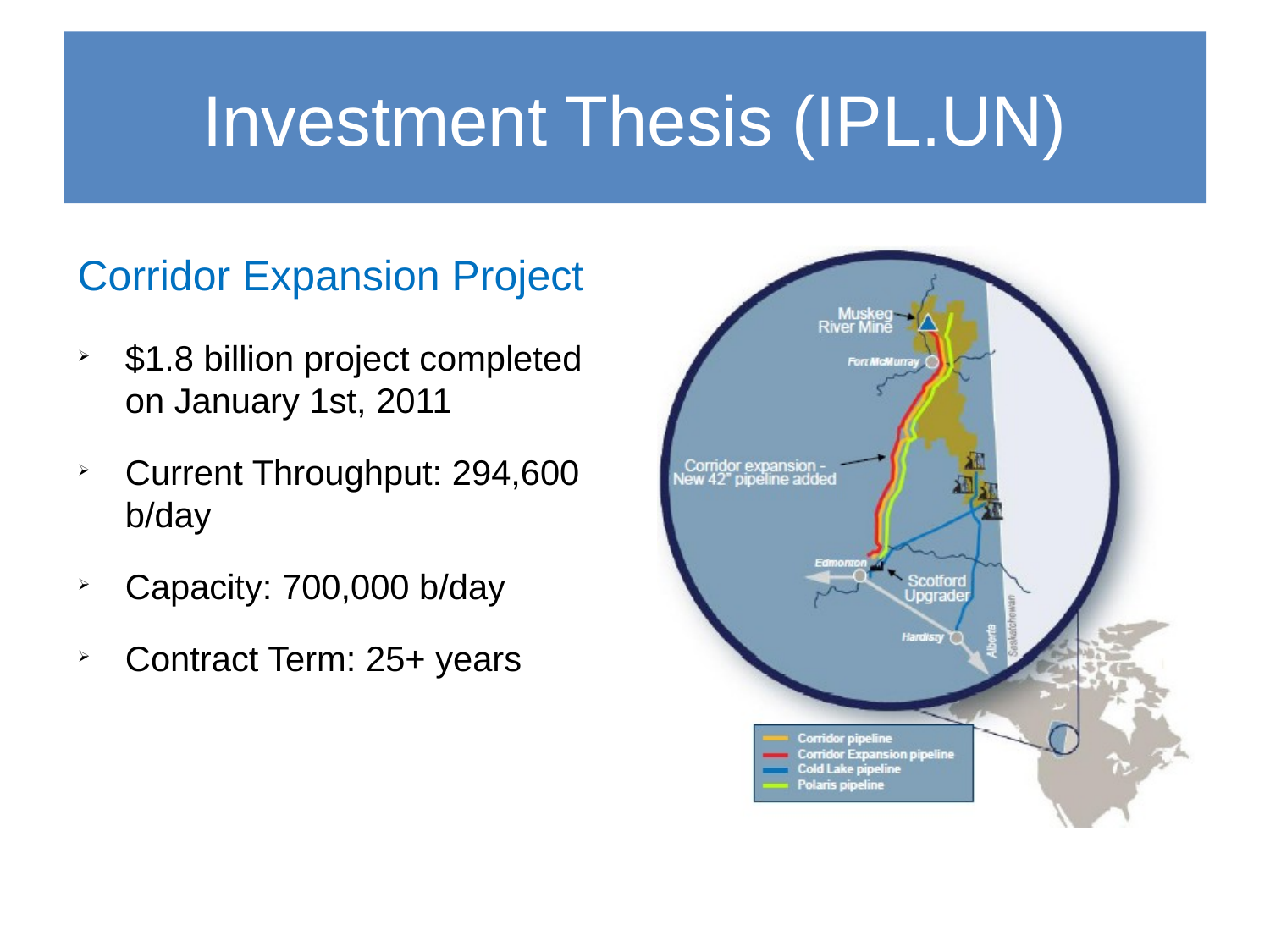| <b>Financial Performance</b> |            |            |        |  |  |  |
|------------------------------|------------|------------|--------|--|--|--|
|                              | 9 Months   | 9 Months   | Growth |  |  |  |
|                              | 2011       | 2010       | $(\%)$ |  |  |  |
| Revenue                      | \$878,400, | \$744,600, | 18.1%  |  |  |  |
|                              | 000        | 000        |        |  |  |  |
| <b>Free Cash</b>             | \$1.12     | \$0.94     | 19.2%  |  |  |  |
| Flow per                     |            |            |        |  |  |  |
| <b>Share</b>                 |            |            |        |  |  |  |
| <b>Distribution</b>          | \$0.72     | \$0.67     | 6.7%   |  |  |  |
| <b>Payout Ratio</b>          | 64%        | 72%        |        |  |  |  |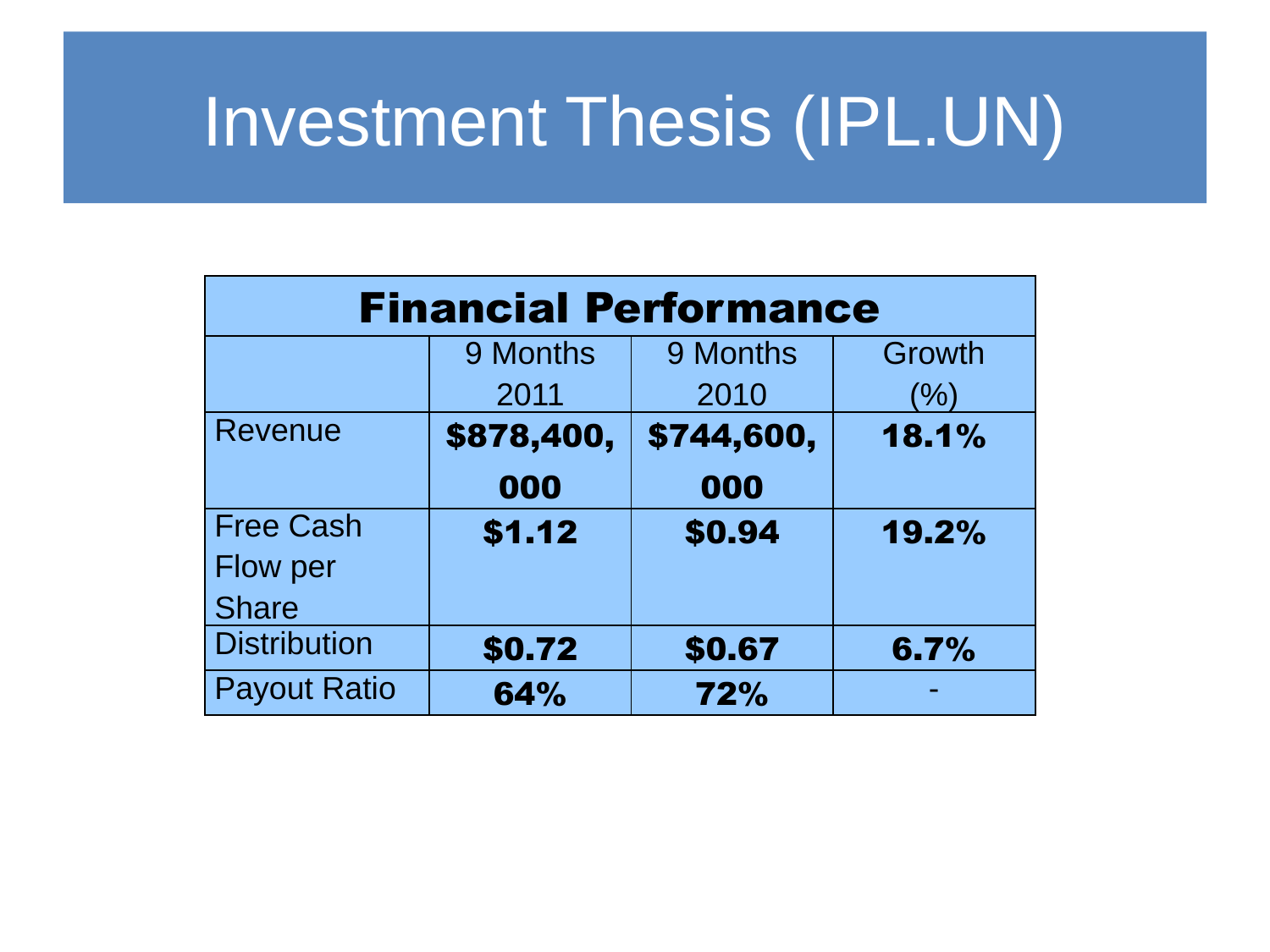## Investment Performance (IPL.UN)

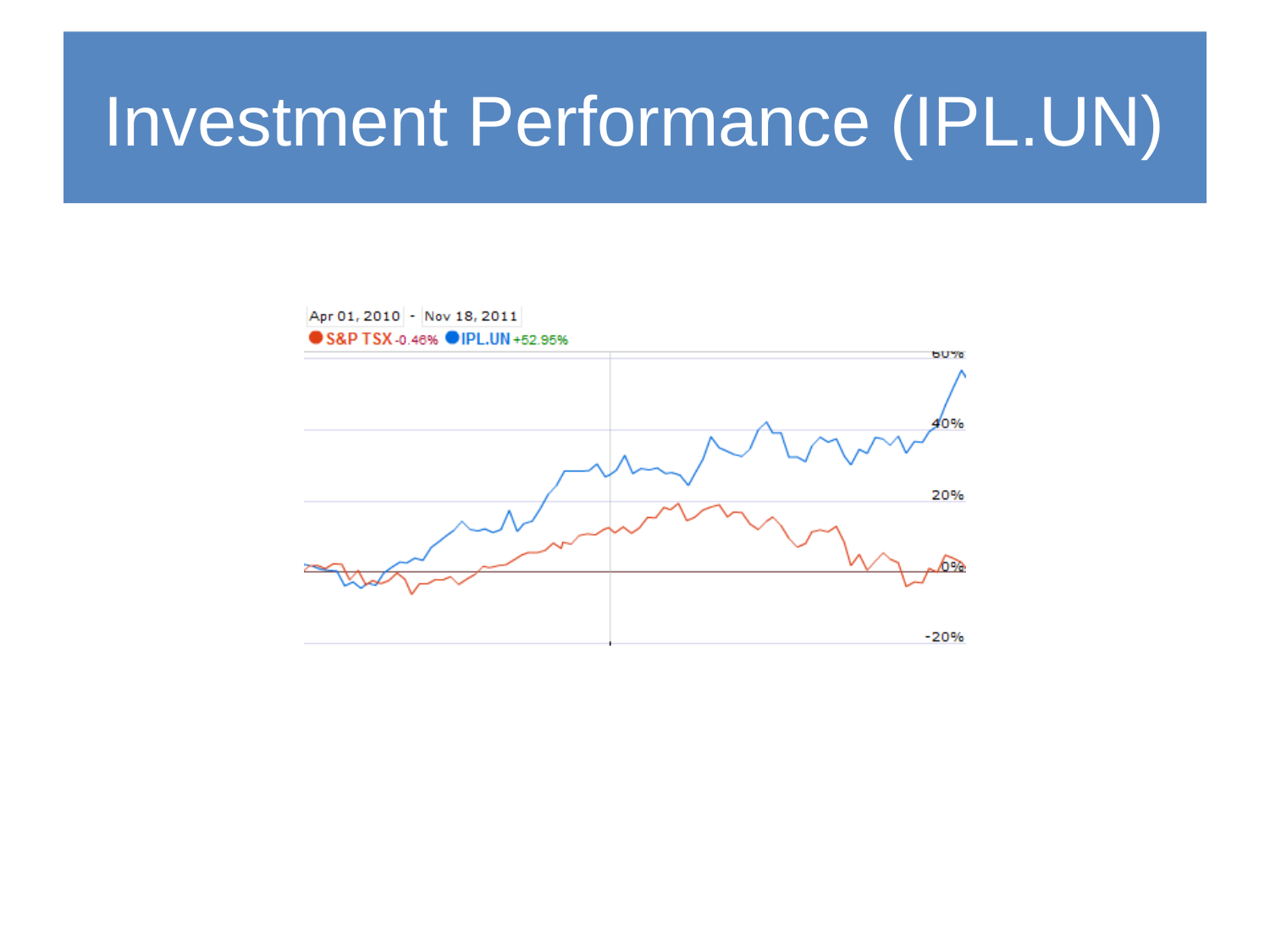#### Stable and Growing Free Cash Flow:

 $\geq$  Approximately 67% of cash flow based on long-term contracts with no commodity price exposure.

 $\geq$  Consistently profitable and cash flow positive.

**EXTE:** Strong Pipeline of Internal Growth Projects and **Acquisitions**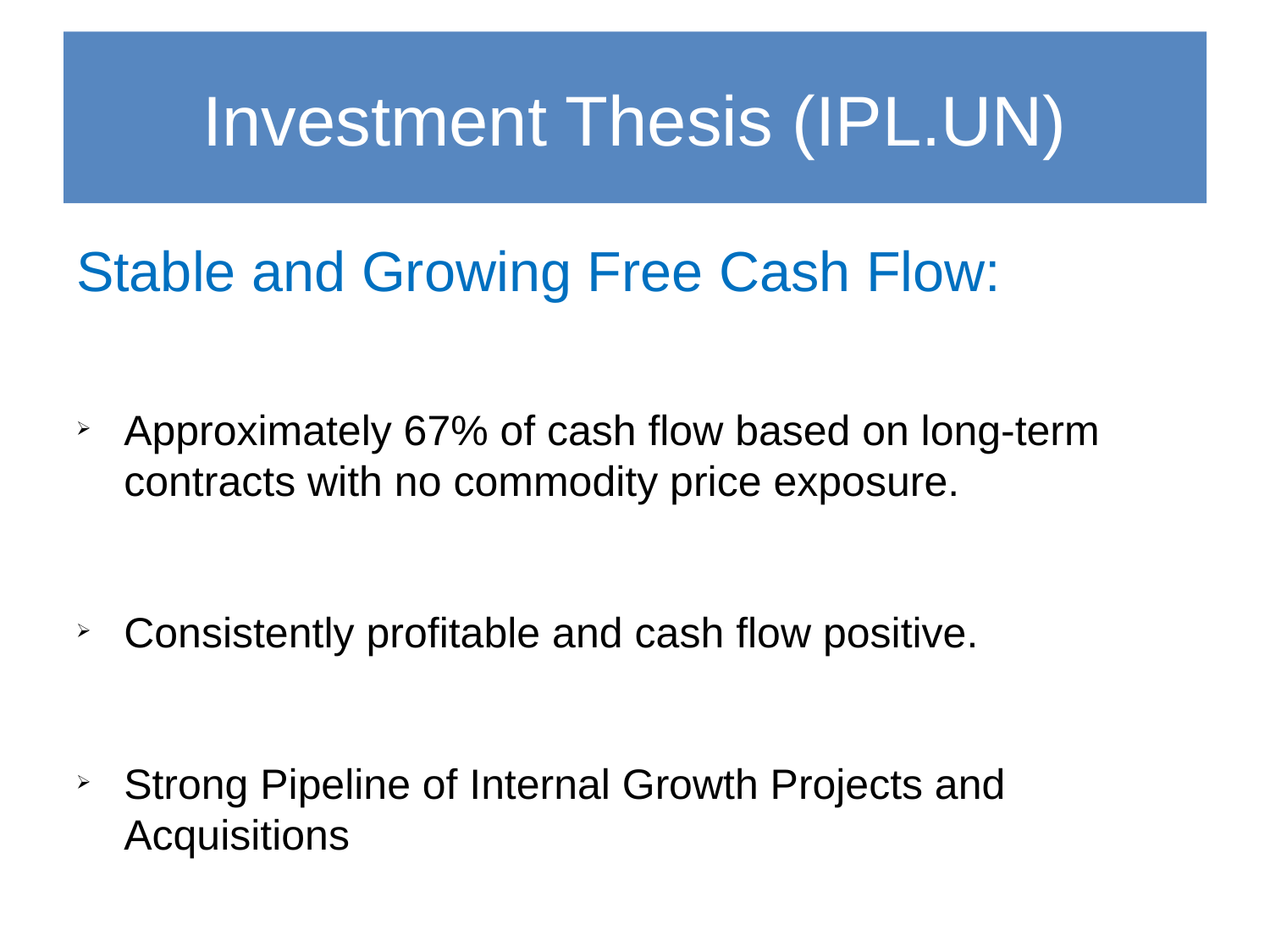# TransGlobe Apartment REIT (TGA.UN)



Owns and operates 177 residential apartment properties containing 21,577 suites located in Alberta, Ontario, Québec, New Brunswick and Nova Scotia.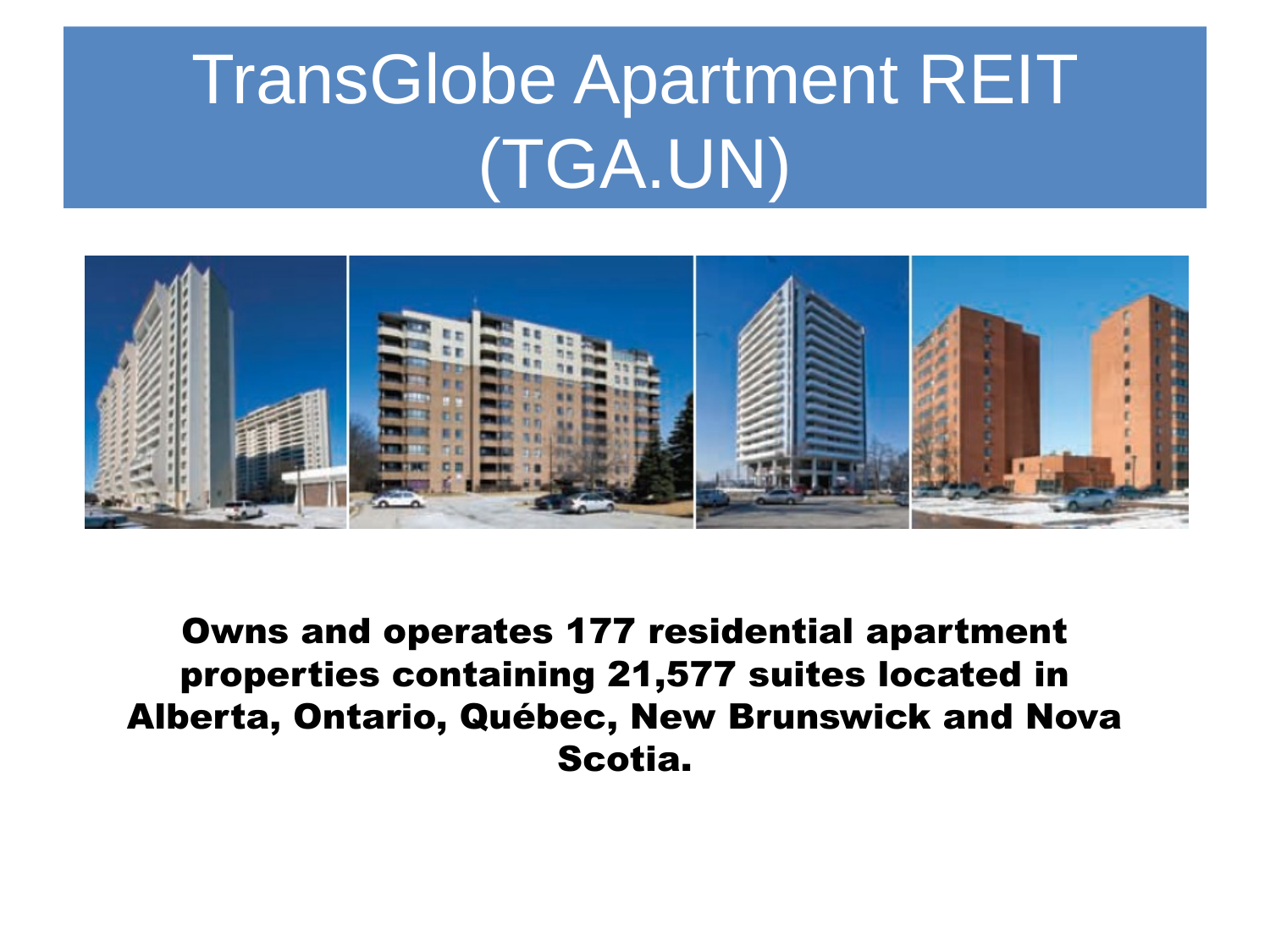## Quick Facts:

- <sup>Ø</sup> Symbol: TGA.UN
- Price:  $$11.45$
- <sup>Ø</sup> Current Yield: 6.5%
- > Market Cap: \$663 Million
- $\rightarrow$  Risk Category: Moderate
- $\geq$  Commenced operations in May 2010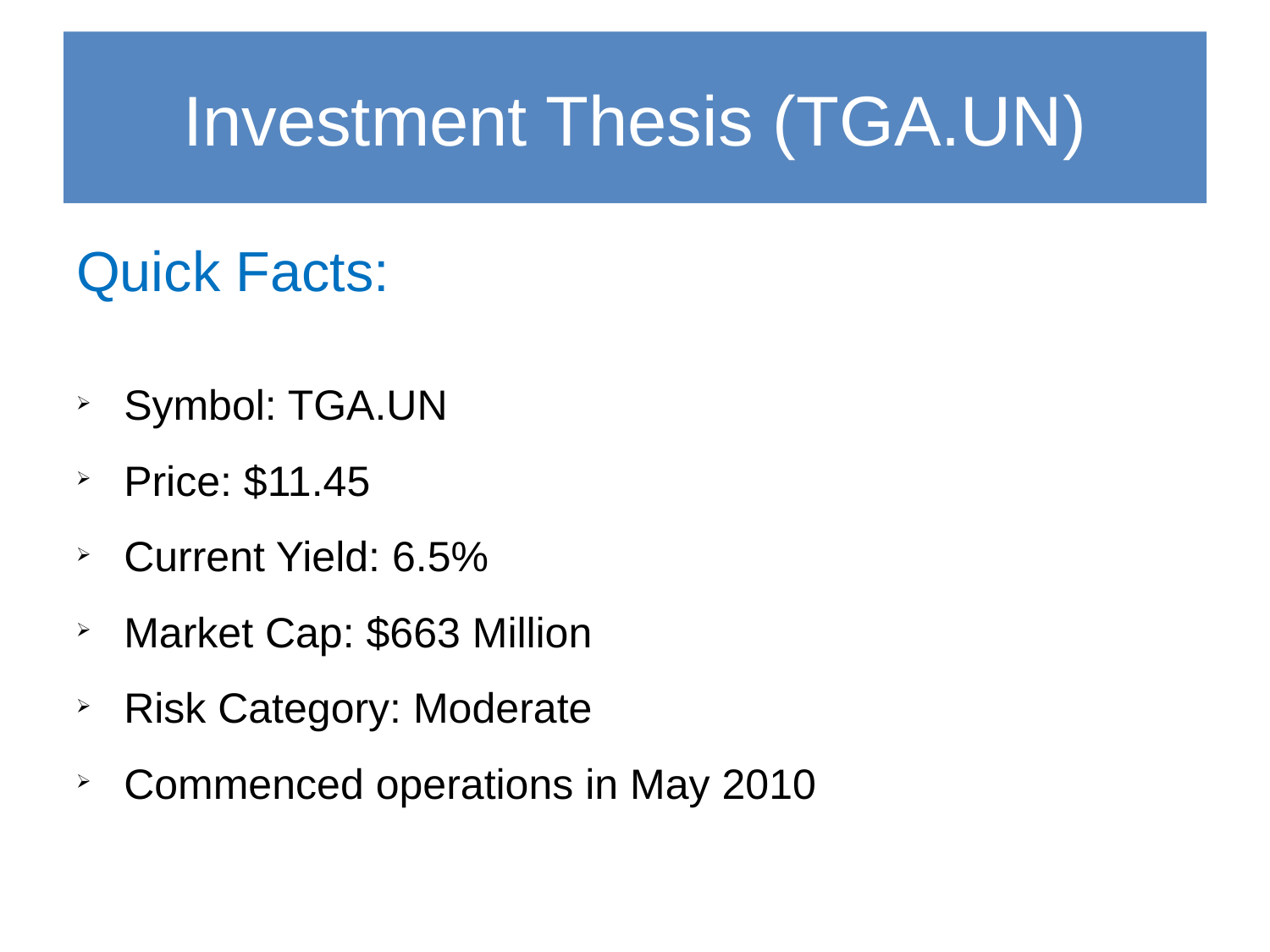TGA.UN May 14, 2010

62 properties consisting of 8,200 suites



TransGlobe Apartment REIT is now one of the largest apartment landlords in Canada.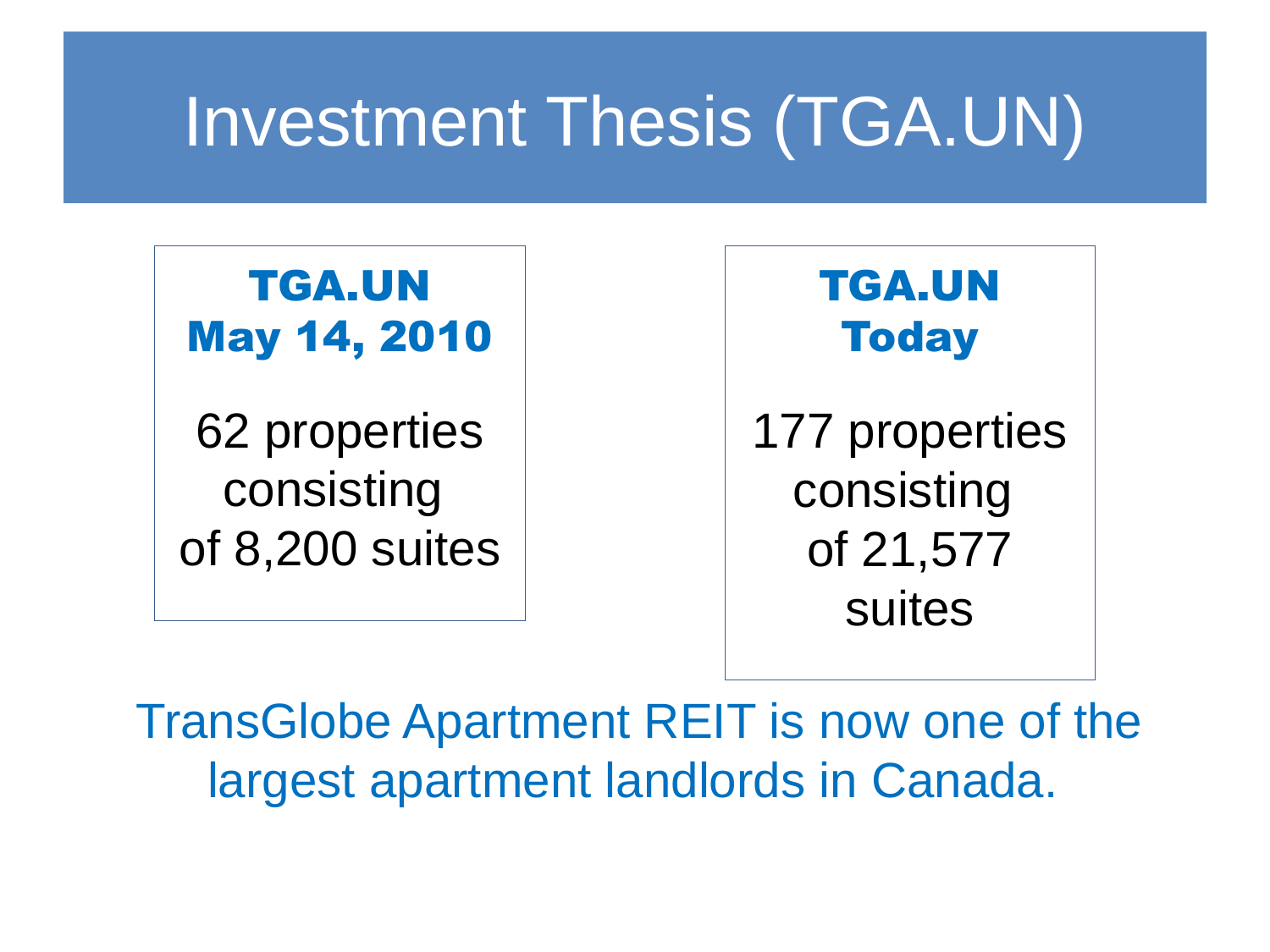| <b>Financial Performance</b> |                  |                  |                  |            |  |  |
|------------------------------|------------------|------------------|------------------|------------|--|--|
|                              | Q3 2011          | Q2 2011          | Q1 2011          | Growth (%) |  |  |
| Revenue                      | \$42,254,0<br>00 | \$32,900,0<br>00 | \$28,900,0<br>00 | 28.2%      |  |  |
| <b>AFFO</b> per unit         | \$0.22           | \$0.20           | \$0.16           | 37.5%      |  |  |
| <b>Distribution</b>          | \$0.19           | \$0.19           | \$0.19           |            |  |  |
| <b>Payout Ratio</b>          | 85.2%            | 93.7%            | 118%             |            |  |  |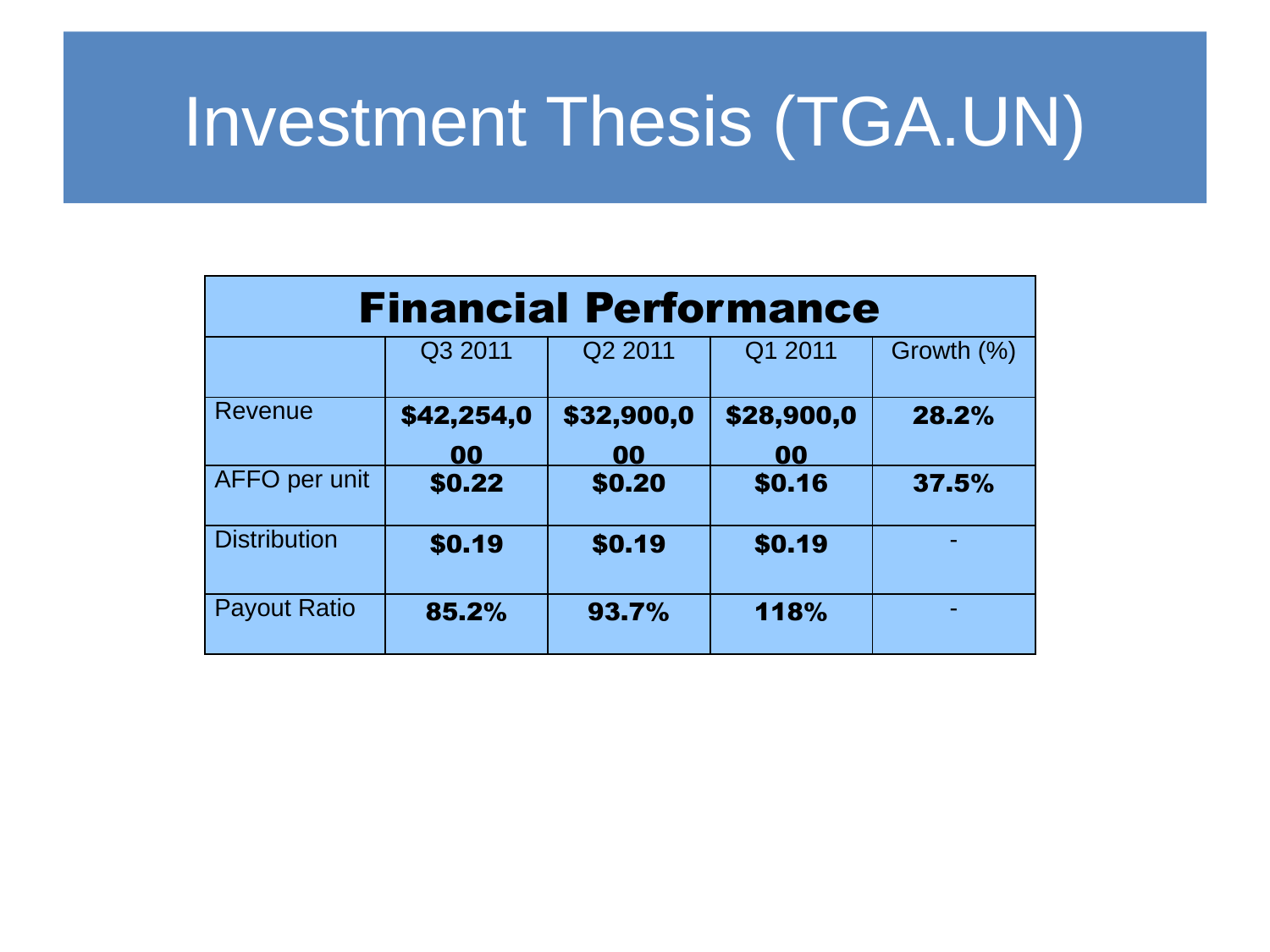| <b>Peer Group Valuation</b>      |                   |                   |                   |  |  |  |
|----------------------------------|-------------------|-------------------|-------------------|--|--|--|
|                                  | <b>TGA.UN</b>     | Sector Average    | <b>CAR.UN</b>     |  |  |  |
| Price-to-FFO                     | <b>10.5 times</b> | <b>12.5 times</b> | <b>14.0 times</b> |  |  |  |
| Valuation<br><b>Differential</b> |                   | 19%               | 33%               |  |  |  |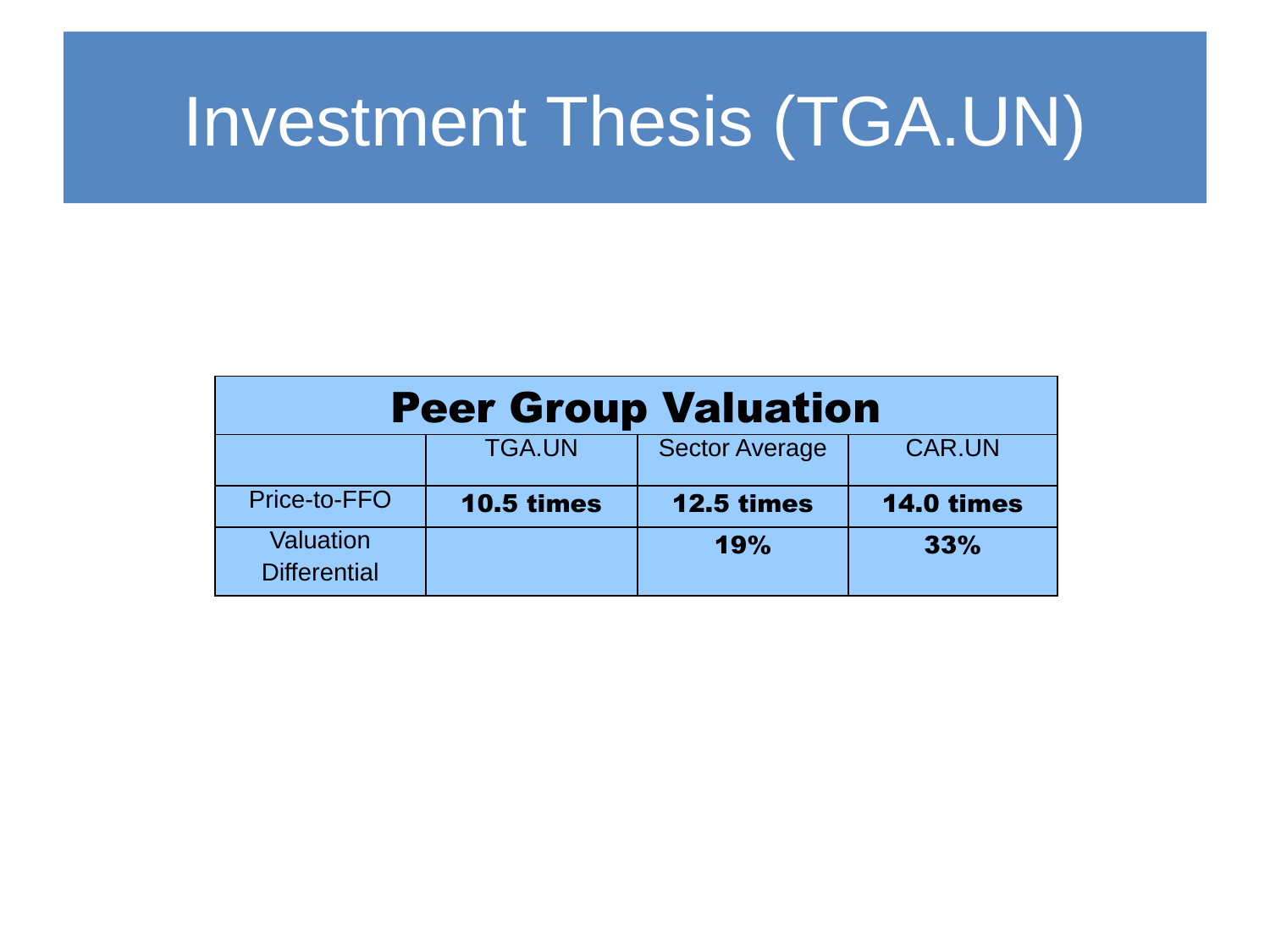## Carfinco Income Fund (CFN.UN)



#### Subprime Used Auto Financing

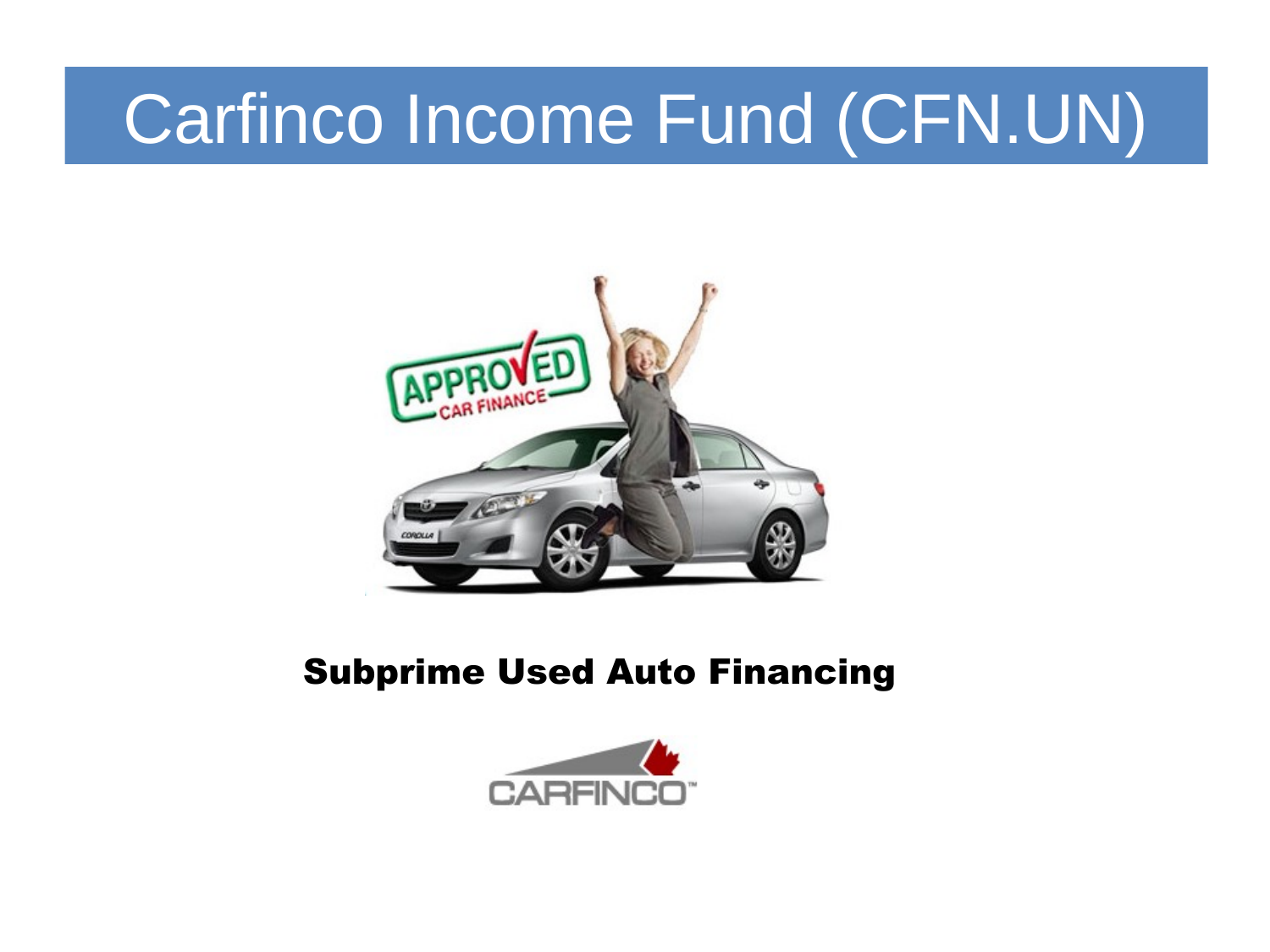## Investment Thesis (CFN.UN)

## Quick Facts:

- <sup>Ø</sup> Symbol: CFN.UN
- $\textdegree$  Price: \$6.90
- <sup>Ø</sup> Current Yield: 5.2%
- > Market Cap: \$170 Million
- $\geq$  Risk Category: Aggressive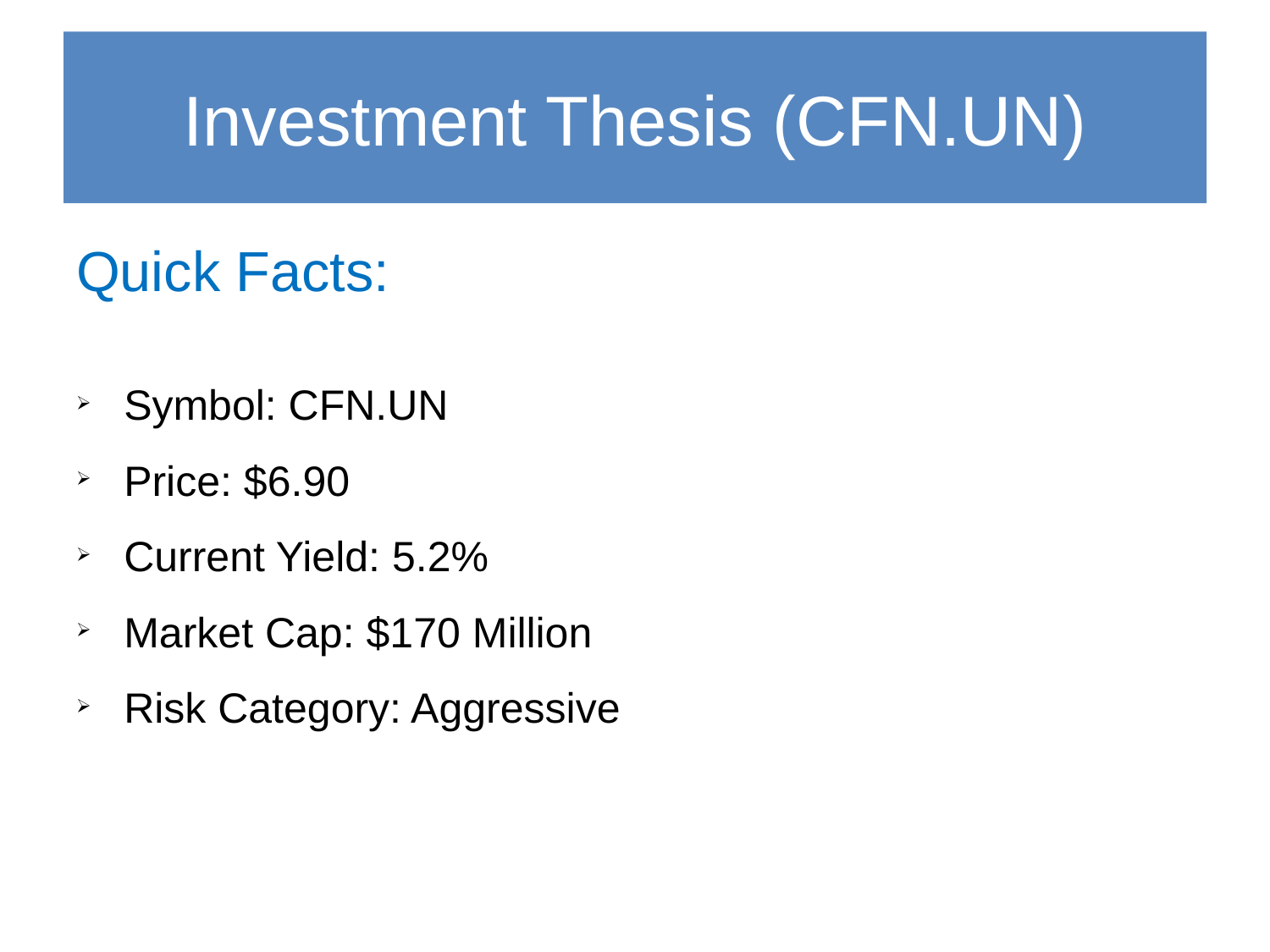## Carfinco Income Fund (CFN.UN)

#### Typical Car Loan

Loan size: \$12,000

Average term: 51.9 months

Average payment: \$406

Vehicle age: 4.6 years

Interest rate: 29.5%

Administration fee: \$499

Effective rate: 32.9%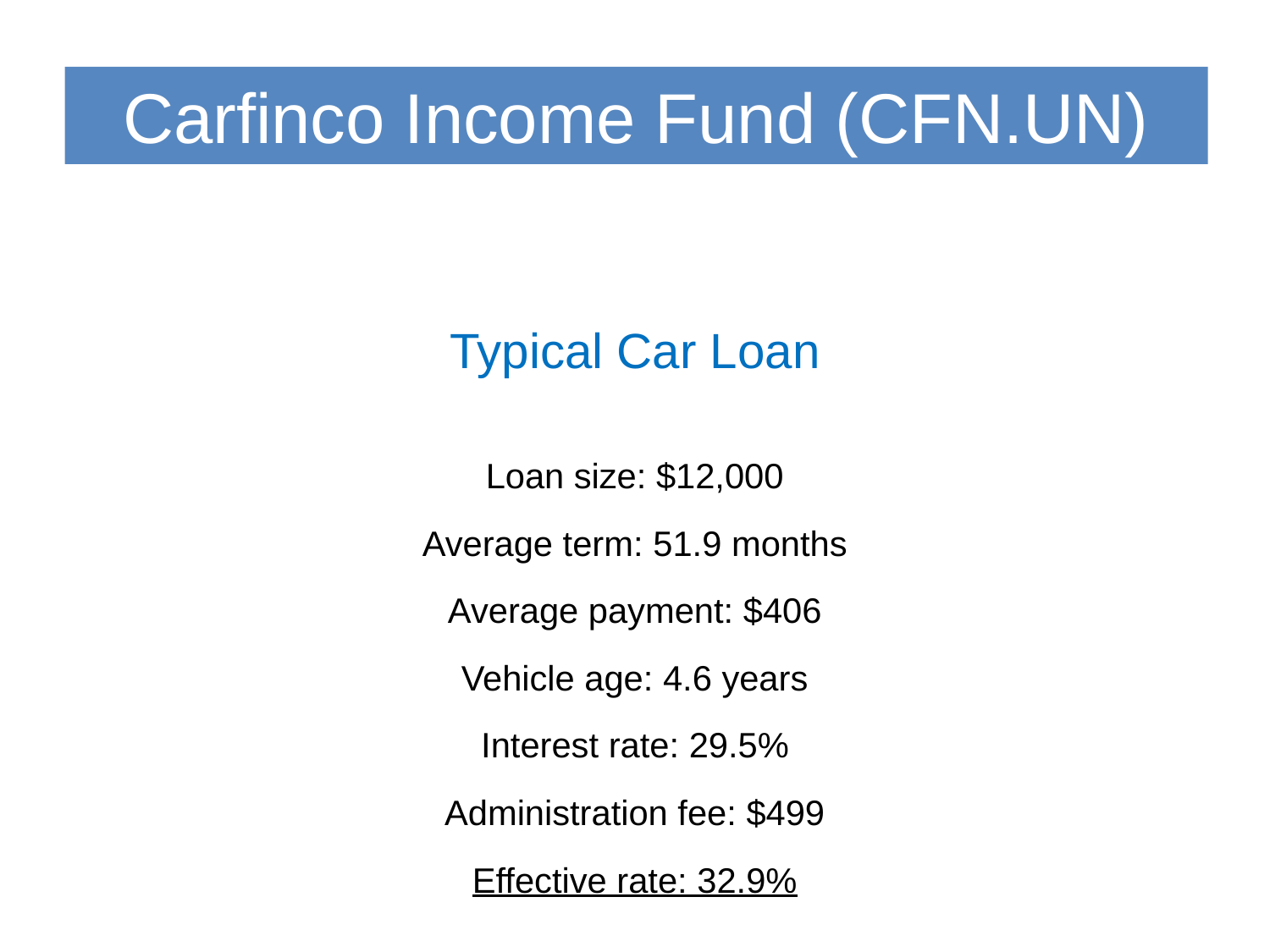## Investment Performance (CFN.UN)

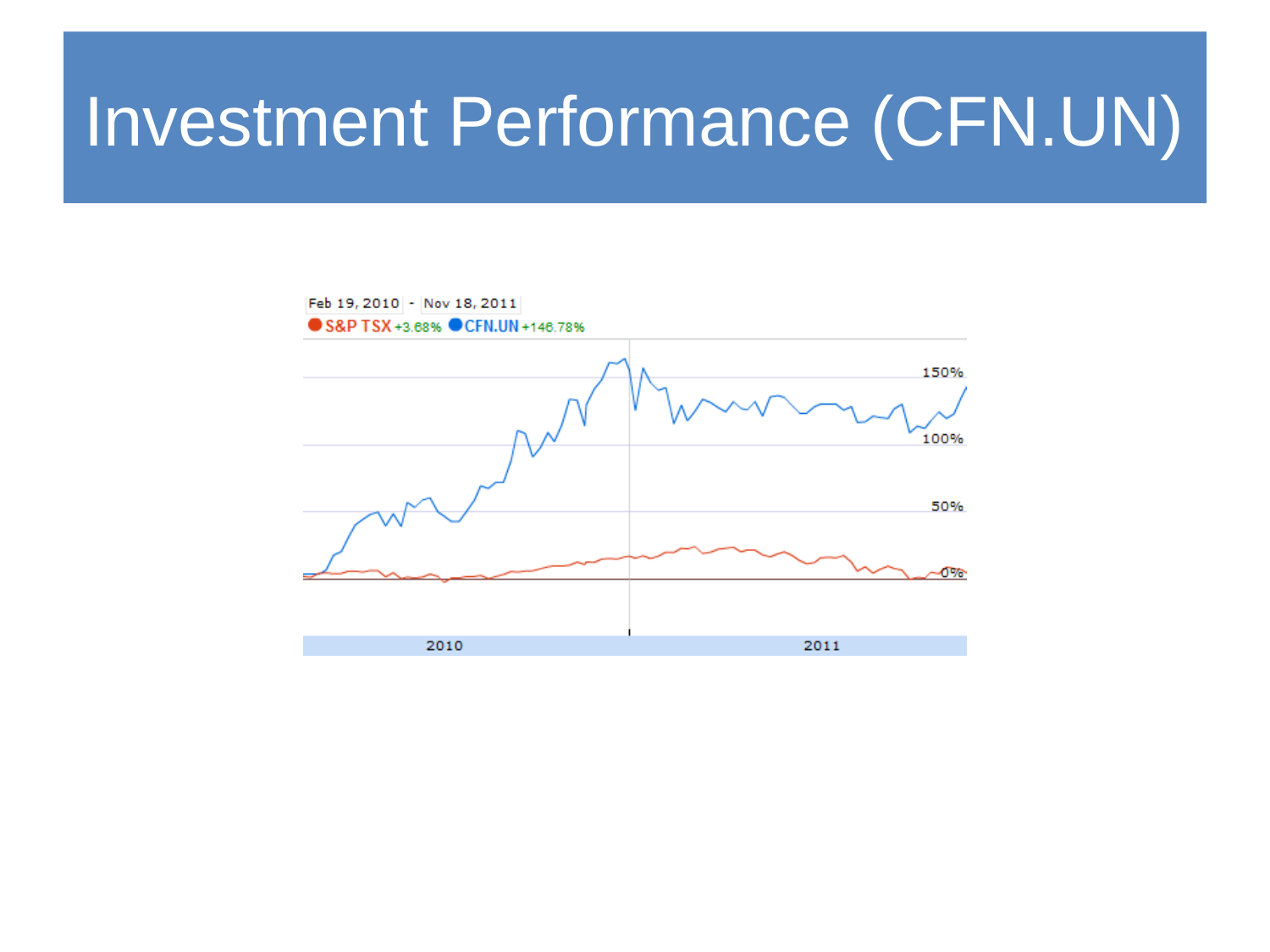## Investment Thesis (CFN.UN)

#### Growth and Value

- <sup>Ø</sup>Q3 net income: \$0.18 per unit
- $\geq 10$  consecutive quarters of record pre-tax earnings
- **EValuation: 8.5 times estimated 2012 earnings**
- <sup>Ø</sup>Payout Ratio: 50%
- $\geq$ 20% growth rate in finance receivables